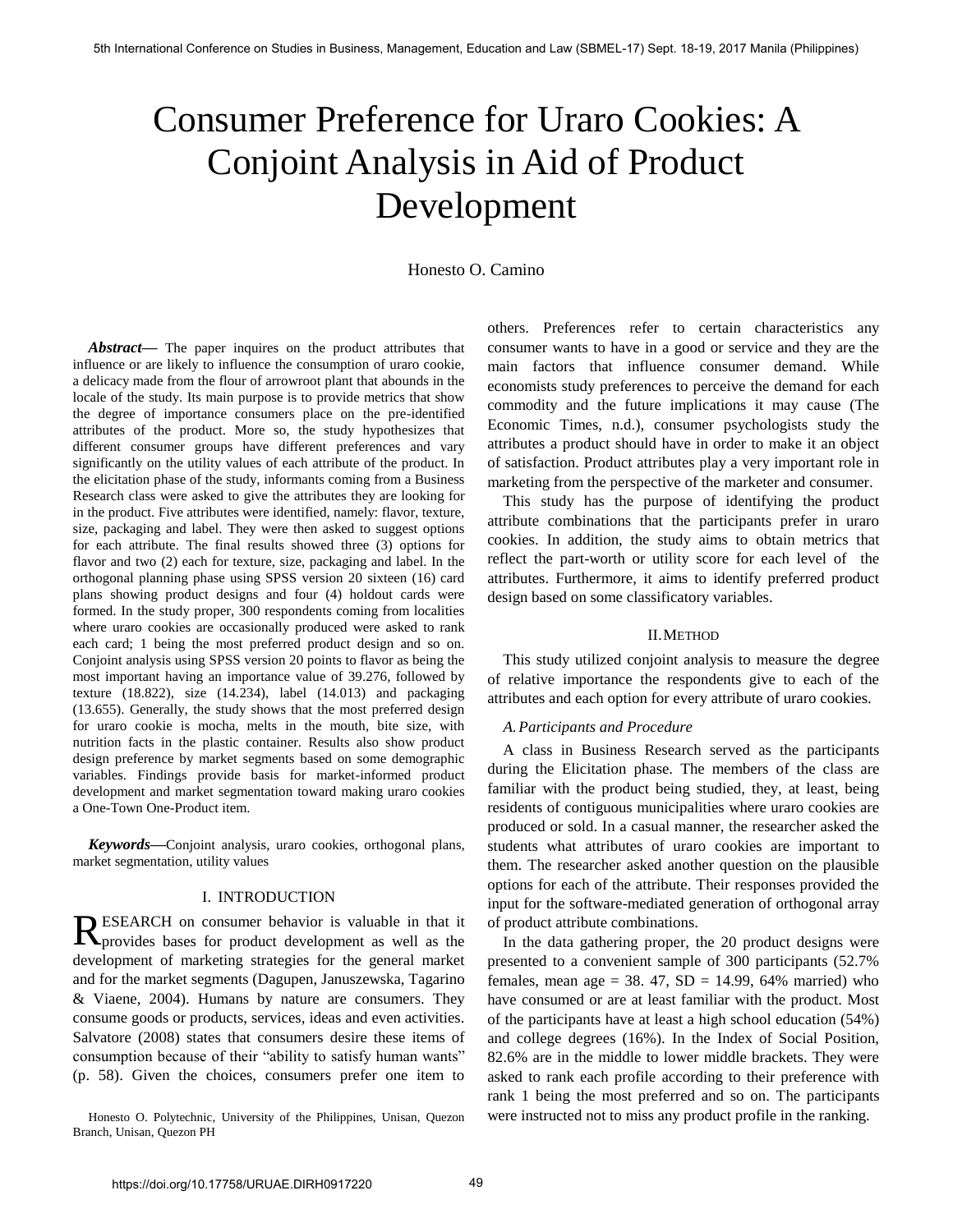### *B.Measures*

Relative Importance of Product Attributes and Utility Scores for each Level of Attributes. The study used software generated orthogonal product designs based on the five attributes and their respective levels identified by the participants in the elicitation phase. The attributes and their respective levels are: flavor (caramel, chocolate, mocha), texture (melts in the mouth, crunchy and gritty), size (bite size, bigger than bite size), packaging (plastic bottle, cartoon boxes) and label (no nutrition facts, with nutrition facts). With the use of the fractional factorial design, the full profile approach of conjoint analysis reduced the 48 possible product profiles into 20, 16 of which are experimental while four (4) are hold outs. Participants were asked to rank each product design according to their preference with rank 1 as the most preferred.

#### *C.Data Analysis*

To generate the utility score (also known as part-worth) for each factor level, the researcher formulated a Conjoint Analysis command syntax since the Conjoint procedure is available only through the command syntax.

#### III. RESULTS

### *A.Overall Importance Values*

The Conjoint analysis shows that for the participants, as anticipated, flavor is the most important attribute. This attribute has a relative importance of 39.276. This is followed by texture with a relative importance of 18.822, then by size (14.234), label (14.013) and lastly, packaging (13.655).

## *B.Overall Utility Score (Part-Worth) for Each Factor Level*

 For flavor, the participants indicate that mocha is preferred (utility  $= 1.945$ , s.e.  $= 0.847$ ). For texture, the participants prefer that the product melts in the mouth (utility  $= 0.825$ , s.e.  $= 0.542$ ). With reference to size, that bite size is preferred (utility  $= 0.203$ , s.e.  $= 0.542$ ). Further, results point out that the participant prefer that the product has nutrition facts on the label (utility  $= 0.468$ , s.e.  $= 0.542$ ). Finally, plastic bottle is preferred for packaging (utility  $= 0.108$ , s.e.  $= 0.542$ ).

# *C.Importance Values of Product Attributes according to Classificatory Variables*

 Across all classificatory variables, flavor is the most important product attribute to the participants and the partworth ranges from the lowest of 38.49 (for the young old adults) to the highest of 53.532 (for those who finished vocational courses. The second most important attribute is texture. Extreme variation in relative importance value is found within the same classificatory variable. Those belonging to the lowest ISP gave it a relative importance of 30.325 while those in the upper level gave it a part worth of 16.058. Nutrition facts as indicated in the label is the third most important attribute of the product. It received a relative importance of 23.358 from those who belong to the uppermost ISP and the lowest of 11.475 from the old old adult

participants. The fourth most important attribute is size. It got the highest relative importance value of 11.475 from the old old adults and the lowest of 4.620 from those in the middle ISP. The least important attribute is packaging. Its highest relative importance value is 10.219 (for those in the uppermost ISP) and the lowest of 0.855 (for those in the middlemost ISP).

## *D.Specific Utility Score (Part-Worth) for each Factor Level*

 Results of Conjoint Analysis show that mocha is the most preferred compared to chocolate and vanilla. Its utility score ranges from the lowest part-worth of 1.211 (lowest ISP participants) to the highest of 4.417 (older participants). The participants also indicate that they prefer that the product melt in the mouth. This texture level's utility score has the lowest of 0.686 in the case of those who belong to the upper middle ISP and the highest of 1.875 in the case of older participants. For size, bite size is preferred to bigger size. This attribute level has the lowest utility score 0f 01.25 (for both sexes) and the highest utility score of 0.875 (older participants).

 Nutrition facts have a utility score which ranges from 0.404 (according to male and female participants) to 2.00 (according to those who belong to the highest ISP. Finally, the participants indicate that they prefer plastic bottle to cartoon box for packaging. Its utility score ranges from the lowest of 0.071 (according to sex) and the highest of 0.875 (for those approaching retirement age).

The test of significant differences in the utility scores of each preferred attribute level did not yield any significant results except in the case of preference for packaging according to civil status. The unmarried participants prefer cartoon boxes (utility  $= 0.09$ ) while the married prefer plastic bottle (utility  $= 0.219$ ). It shows that across all classificatory variables, the preferences for each level of the four (4) more important attributes is the same.

#### IV. DISCUSSION

#### *A.Flavor*

 As expected, the study confirms many anecdotal accounts and studies which state that flavor is the primary attribute consumers prefer in any food product and has a larger impact on the consumer's decision to purchase (Vickers, 1993; Tatum, 2008). Among others, it is a factor critical to consumer acceptance and the success of many food products (Egan, Jarvis, Gibberd & Williams, 2007; Barrett, Beaulieu & Shewfelt, 2010; Ackbarali & Rohanie Maharaj, 2014) such as wine (Egan et al., 2007), meat (Clancy, 2006; Woerner, 2007; Curtis, Cowee, Lewis & Harris, 2008) and bread and pastry (Bakke & Vickers, 2011). Only a few studies indicate flavor to be of less importance in decision to purchase a product as in the case of canned coffee (Shih, Liu, Huang, Lin, Peng, 2008). Flavor is associated with eating experience. The more favorable the flavor is to the consumer, the more desirable is the eating experience (Tatum, 2008). Results also indicate that among the flavors, mocha has the highest utility. Search for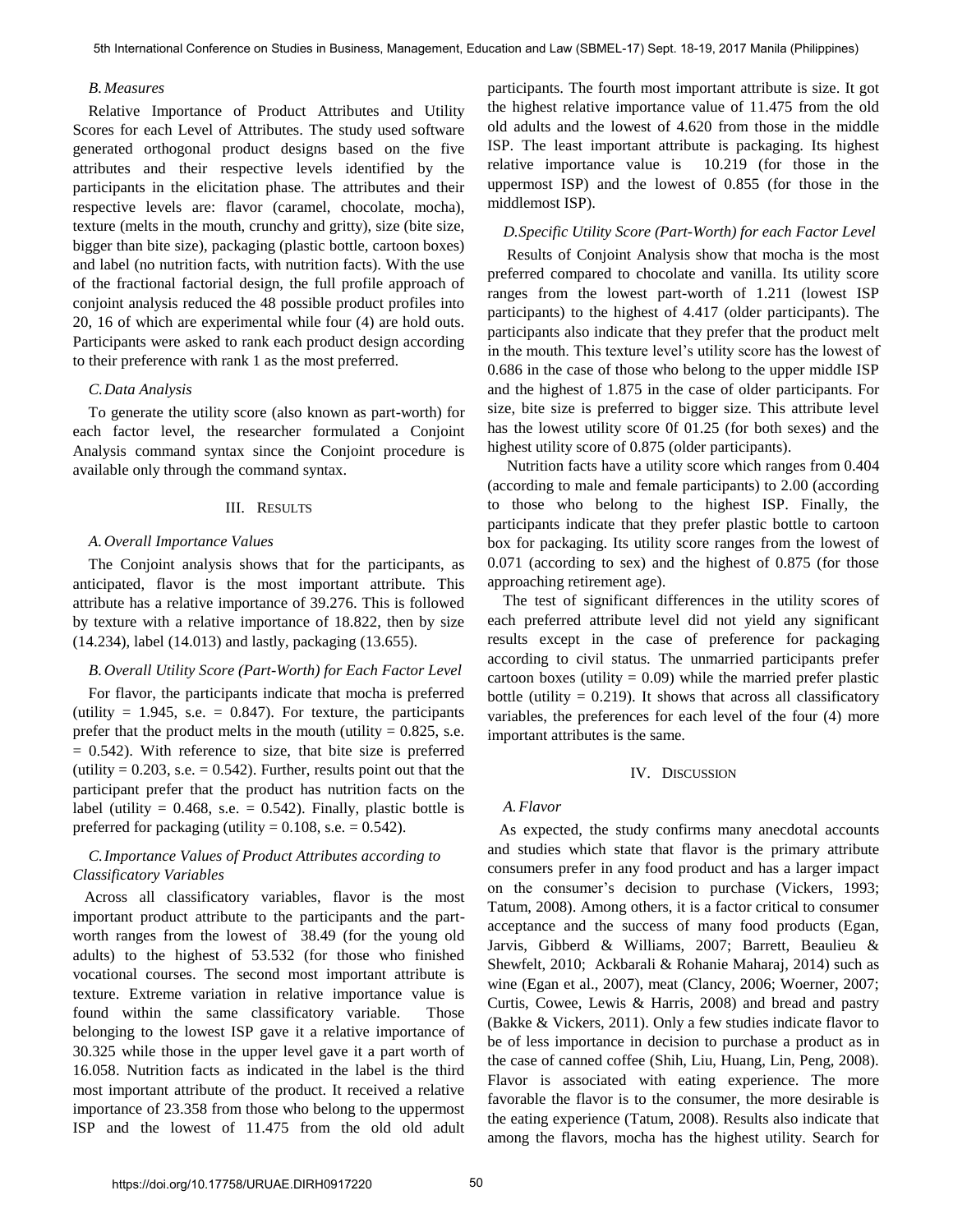studies pointing to preference for mocha to caramel and chocolate as flavor proved futile. It can then be surmised that participants will not prefer chocolate flavor since the chocolate will conceal the visual qualities of the uraro cookies and caramel flavor may prove to be too sweet and irritating to the oral cavity and nasopharyngeal tract.

## *B.Texture*

 Secondary to flavor is texture as a preferred product attribute in uraro cookies. As the present study shows, the participants prefer uraro cookie to be melting in the mouth. This is supporting the observation that the textural properties of the product is becoming a megatrend (Sloan, 2013) in product development process. Studies show that individuals have particular behavior in manipulating food in their mouths and may belong to any of these four kinds: chewer, cruncher, sucker, smoosher (Jeltema, Beckley & Vahalik, 2015). With respect to uraro cookies, the participants are classified as smooshers; they derive satisfaction by manipulating the food between the tongue and the palate without using their teeth. Smooshing the uraro cookie will verify this expected sensory quality and finding this quality leads to satisfaction.

# *C.Size*

 The participants indicate their preference for bite size to larger portions. Studies reveal that bite size or smaller portions provide similar feeling of satisfaction like the larger portions. However, smaller portions enhance appetite and provide stronger feeling of satiety. In addition, smaller portions led to a mean intake that was significantly lower than in the large portion condition (with a difference of 103 calories). By eating a considerably smaller portion, people will have eaten much less but will feel equally satisfied (van Kleef, Shimizu & Wansink, 2013). In addition, when eating is "on the go" and cleanliness is an issue (Brody, 2007), bite size uraro cookies reduce (if not totally eliminate) the mess resulting from morsels that fall off upon biting.

## *D.Label*

 Results of this study also suggest that the participants value the information about uraro cookies. This finding supports previous studies which found out that consumers nowadays are increasingly getting aware of the importance of information about food and food products (Rodríguez, Lupín & Lacaze, 2006; Enright, Good & Williams, 2010). Food labels containing nutrition facts gained prominence in the dietary advocacy of the Food and Drug Administration of the United States of America (Philipson, 2005).

## *E.Packaging*

 In the case of packaging, the participants (irrespective of their sex, age, educational attainment and occupation) prefer plastic canisters to cartoon boxes (which are eco-friendly) in packaging uraro cookies. This finding is closely associated with the properties of uraro cookies. Foremost among them is crunchiness. Uraro cookies are crunchy and this quality is better preserved in plastic canisters so long as they are air tight

and lid is kept closed unlike carton boxes that are easily damaged by water (or moisture) and heat. Plastic canisters are sturdier that cartoon boxes. This minimizes the cookies becoming pulverized. Additionally, clear plastic canisters are often preferred because it is easier to identify what is stored inside them without the need to open the lid (Goloviniova, 2014).

#### V.IMPLICATIONS

 One important implication of the present study is the need for product developers to be market sensitive. The use of elicitation method helps and facilitates the identification of attributes and their respective levels and the numerous possible combinations of attributes can be reduced through a software mediated orthogonal planning. As the findings of the study show, conjoint analysis yields metrics that point to the degree of importance participants give to the attributes. Further, Conjoint analysis provides measures (part-worth or utility score) for each level of the attributes. Products developers will then be provided guidance in designing or improving their products. More so, they can be guided in the efficient allocation of resources pertinent to product development.

 There have been movements in several countries aimed at reducing poverty by vitalizing rural economies through encouragement of local residents to identify local material, natural, or cultural resources and to devise methods to add value to them. One classic example, and being the original, is the One Village One Product (OVOP) movement which was started in the Oita Prefecture of Japan in the 1970s. The original concept of OVOP was to encourage villages in Oita each to select a product distinctive to the region and to develop it up to nationally and globally accepted standards. OVOP proved to provide communities with the chance to market local output and to create employment opportunities (Natsuda, Igusa, Wiboonpongse, Cheamuangpahn, Shingkarat & Thoburn, 2011). The success story of OVOP led to its replication in several areas such as Thailand in Asia (Natsuda et al.,2011) and in several countries in African and Latin American continents (Matsui and Yamagami 2006; Wahlin and Natsuda 2008; Kurokawa et al. 2010).

 Lately, the Philippines adopted OVOP under a different name, One Town One Product (OTOP) through its Department of Trade and Industry (DTI). Just like the OVOP, OTOP encourages the growth of micro, small, and medium enterprises (MSMEs) in the countryside through the development of indigenous raw materials, and local skills and talents. Through OTOP, local chief executives take the lead in the identification, development, and promotion of a specific product or service over which a particular Philippine town has a competitive advantage (DTI, n.d). As shown in this study, market-informed product designing through conjoint analysis as applied to uraro cookies will help foster product or service competitiveness.

 On the more practical side, eco-friendy principles or practices maybe incorporated in the product design especially